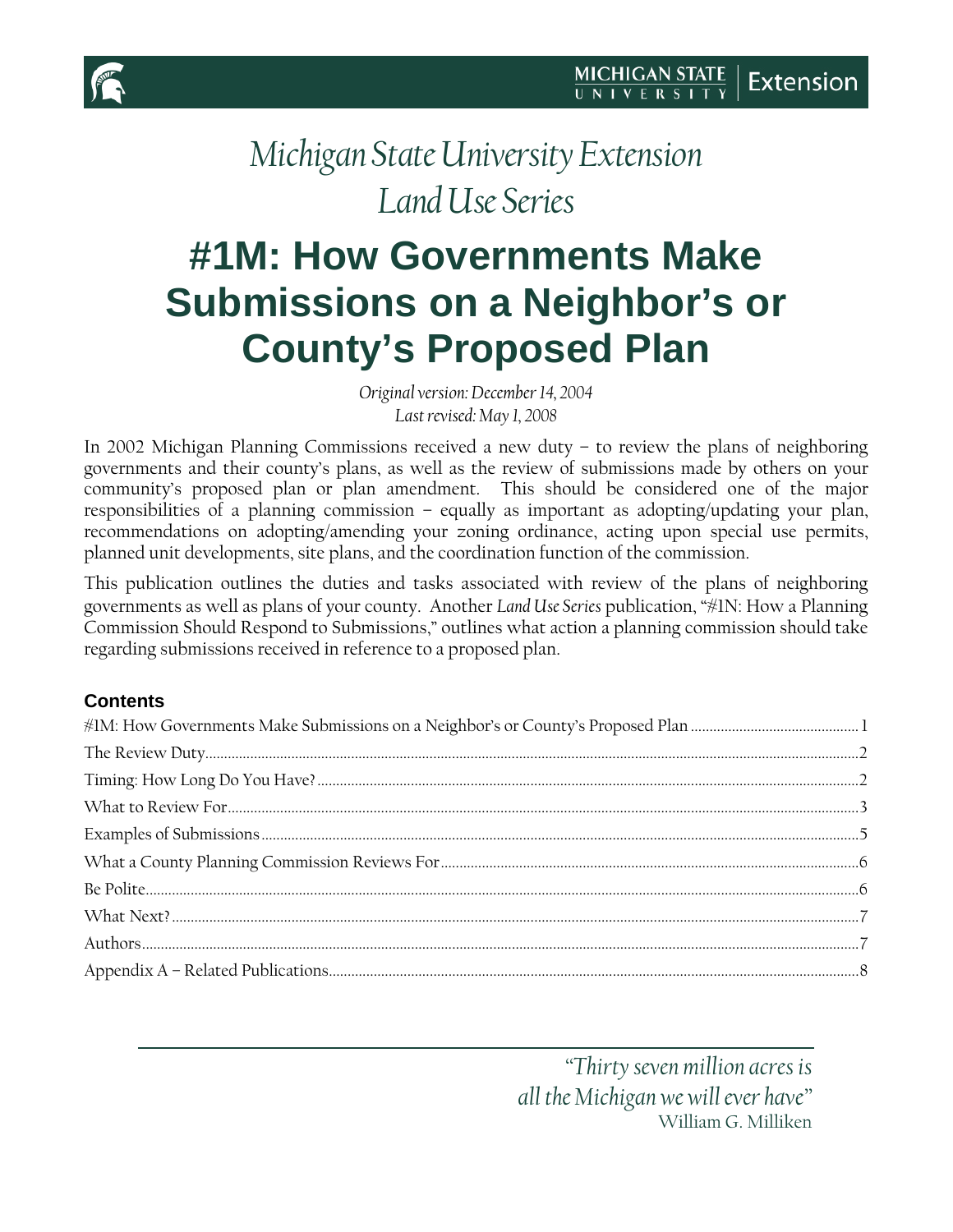This is a fact sheet developed by experts on the topic(s) covered within MSU Extension. Its intent and use is to assist Michigan communities making public policy decisions on these issues. This work refers to university-based peer reviewed research, when available and conclusive, and based on the parameters of the law as it relates to the topic(s) in Michigan. This document is written for use in Michigan and is based only on Michigan law and statute. One should not assume the concepts and rules for zoning or other regulation by Michigan municipalities and counties apply in other states. In most cases they do not. This is not original research or a study proposing new findings or conclusions.

## <span id="page-1-0"></span>**The Review Duty**

In 2001, three amendments were made to the state's planning enabling acts, becoming effective January 9, 2002.[1](#page-1-2) The amendments require notification be sent to all adjacent governments, as well as governments within the territory of a government for which a community is starting the planning process. In 2008, the three Planning Enabling Acts were consolidated into a single act – P.A. 33 of 2008, as amended, (the Michigan Planning Enabling Act, M.C.L. 125.3801 *et seq.*)

The Michigan Planning Enabling Act retains the notification requirements established by the 2001 amendments. The statute or Land Use Series "Check List # 1G For Adoption of a Plan in Michigan" and Land Use Series "Check List  $\#$  II For Adoption of an Amendment to a Plan" should be consulted to determine the exact list of whom those notices should be sent to. Other publications concerning planning and the new planning act are listed in Appendix A.

Your government will receive an occasional notice indicating your county, a neighboring county, or neighboring municipality will be starting to develop a plan or amend an existing plan. When a draft of the new plan or amendment to the existing plan is done, a copy of that draft is then required to be sent to the same list of adjacent governments.<sup>[2](#page-1-3)</sup> It is at this time your planning commission has a duty to review submitted draft and make comments on the draft, and then submit those comments. In this publication those comments are called "submissions."

### <span id="page-1-1"></span>**Timing: How Long Do You Have?**

Review of plans, at this stage, are done by:

l

The planning commission<sup>[3](#page-1-4)</sup> for a city, village, township, or county located within or contiguous to the local unit of government with the draft plan or draft plan amendment;

<span id="page-1-4"></span><sup>3</sup> If there is not a city, village, township, or county planning commission then the draft plan should be sent to the legislative body (village council, city council, township board of trustees, county board of commissioners) and the legislative body is responsible for conducting the review and sending submissions back.

<span id="page-1-2"></span><sup>1</sup> HB 5038, being P.A. 263 of 2001 amended PA 168 of 1959, as amended, (the Township Planning Act, M.C.L. 125.321 *et seq.*); HB 5267, being P.A. 264 of 2001 amended PA 285 of 1931, as amended, (the Municipal (city, village, and some pre-1959 township planning) Planning Act, M.C.L. 125.31*et seq.*); HB 5252, being P.A. 265 of 2001 amended PA 282 of 1945, as amended, (the County Planning Act, M.C.L. 125.101 *et seq.*).

<span id="page-1-3"></span><sup>2</sup> **Error! Main Document Only.**Section 41(2) of PA 33 of 2008, as amended, (the Michigan Planning Enabling Act, M.C.L. 125.3841(2).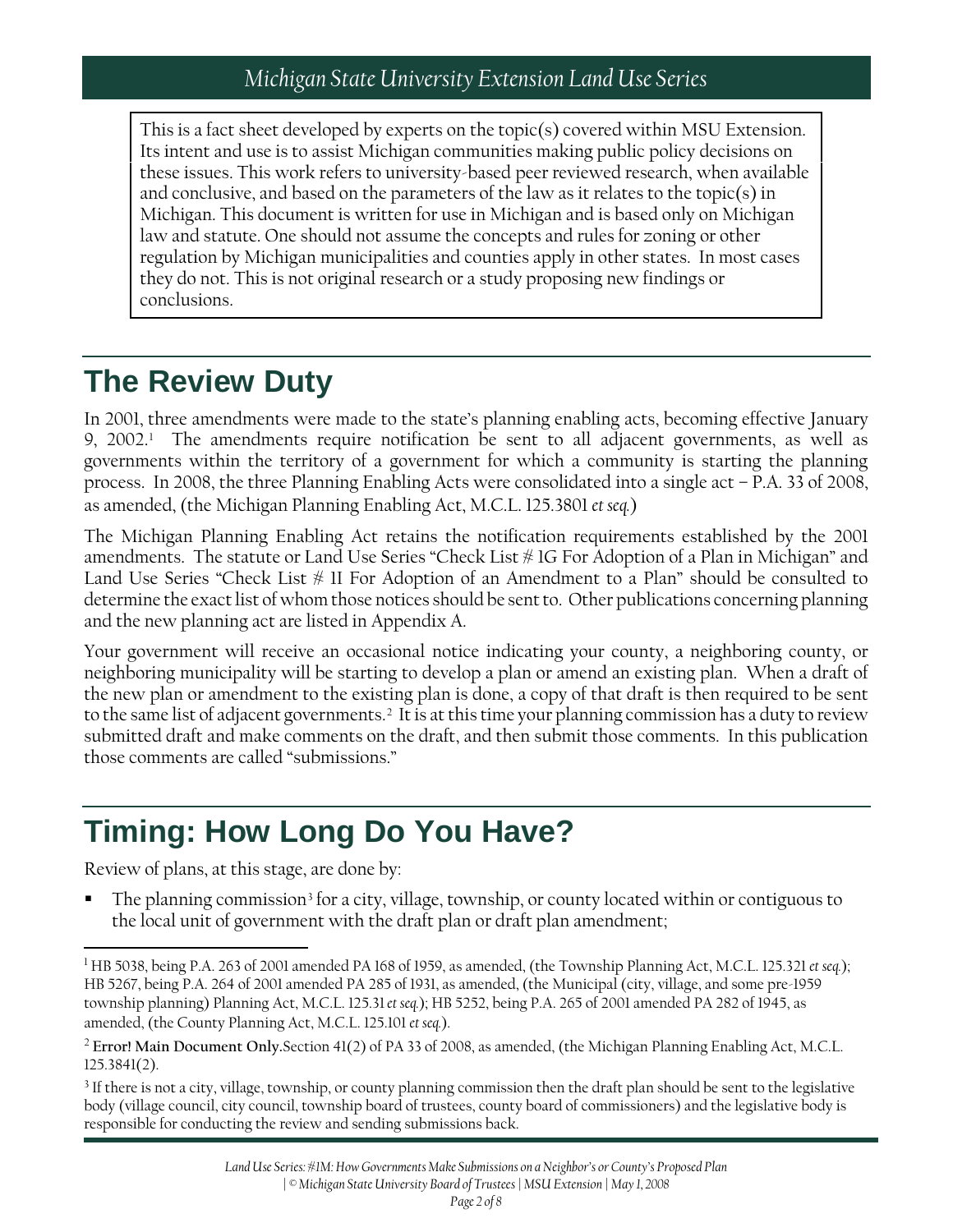#### *Michigan State University Extension Land Use Series*

- The regional planning commission for the region in which the county is located and contiguous county planning commissions (if a county is drafting a plan or plan amendment);
- Each public utility or railroad operating in the area covered by the proposed plan and any government entity that registers with the planning commission for this purpose;
- A Native American tribal government owning 10 or more acres of land in the area covered by the proposed plan (recommended);
- If the draft plan or draft plan amendment contains a master street plan, the road commission in which the local government is located and the state transportation department; and
- Others who have requested or been asked to conduct a review.

For the above, there is a 63 day time limit in which a proposed plan may be reviewed, and submissions sent to the community creating the plan. The review period for an amendment to an existing plan is 42 days for all jurisdictions. Copies of your planning commission's written submissions should be sent to the government that drafted the plan or plan amendment and (optional and recommended) to your county's planning commission.

### <span id="page-2-0"></span>**What to Review For**

l

The draft plan should be reviewed for several things. First and foremost, the process is intended to increase coordination of planning between governments. Remember, the plan you are reviewing is from a neighboring government (city, village, township, or county); a government that has territory within the boundaries of your government (city, village, township); your county; the local unit of government unit in which you as a public utility or railroad operate; or the local unit of government in which your agency owns over 10 acres of land. Thus, there will likely be issues and infrastructure which you have in common with the local unit of government creating the plan, such as boundary line roads, trail systems, a lake or river, the same watershed, same economic labor market area, school district, parks, special or unique environments, and more.

Review of and submissions on plans should focus on consistencies or inconsistencies with your government's plan(s). Avoid temptation to advocate for other editorial comments at this time. Save those for the 15 day public comment period and public hearing that comes later in the adoption process. The submissions made at this point are only advisory.

Part of the purpose of the review is to identify inconsistency between plans. This leads to the question of what inconsistency is. The Michigan Association of Planning's "Guideline Number \_; Draft Determining Whether a Proposed Plan Is '*Inconsistent*'"[4](#page-2-1) reads:

"the following standard ... would have required 'consistency' ... with adopted plans ...:

'(d) The proposed plan shall be consistent. A proposed plan is consistent if both of the following apply:

(i) The goals, policies, and program of implementation for each element of the plan would further, or at least not interfere with, the goals, policy, and program of implementation of other elements of the same plan.

(ii) The goals, policy, and program of implementation of the plan and each element thereof would further, or at least not interfere with, the goals, policy, and program of

<span id="page-2-1"></span><sup>4</sup> Planning Law Committee of the Michigan Association of Planning Board of Directors; "Guideline Number \_; Draft Determining Whether a Proposed Plan Is 'Inconsistent'". Available at the Associations's web site at http://planningmi.org/resources4571531.asp.

*Land Use Series: #1M: How Governments Make Submissions on a Neighbor's or County's Proposed Plan | © Michigan State University Board of Trustees | MSU Extension | May 1, 2008*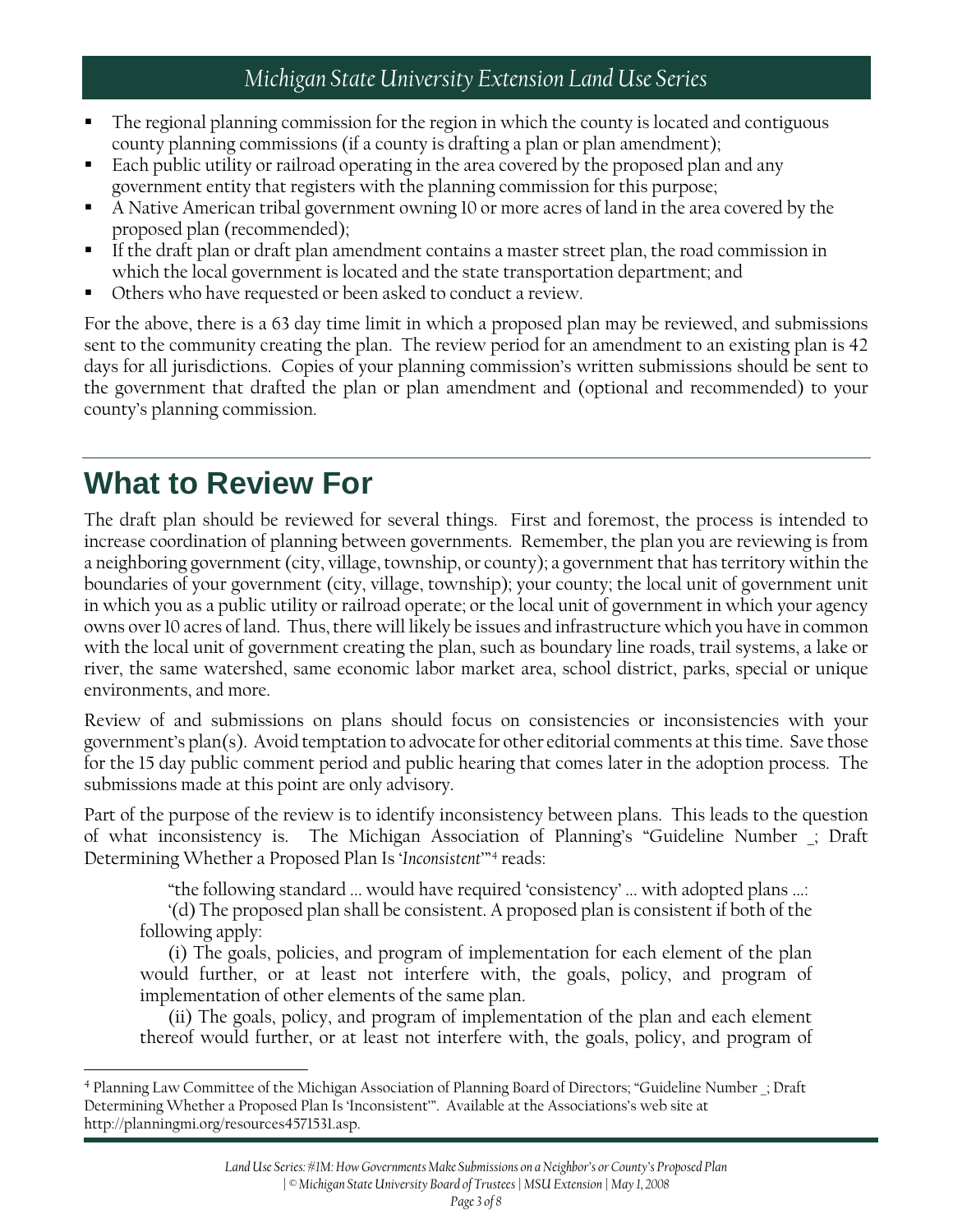#### *Michigan State University Extension Land Use Series*

implementation of a plan of the reviewing entity adopted under this act or under an enabling act in effect at the time of adoption of the reviewing entity's plan. Circumstances that violate the requirements of this subparagraph include, but are not limited to, all of the following:

(A) If the jurisdictional area of the reviewing planning commission and the jurisdictional area of the proposing planning commission are contiguous, land use intensity, land use density, or capital facilities in the jurisdictional area of the proposing planning commission and near the common border are incompatible with or would conflict with land use intensity, land use density, or capital facilities in the jurisdictional area of the reviewing planning commission and near the common border.

(B) If the reviewing entity is the planning commission of a local unit or a regional planning commission, the proposed plan would create 1 or more specific, verifiable threats to the health or safety of individuals within the local unit or region.

(C) If the reviewing entity is the planning commission of a local unit or a regional planning commission, cumulative effects of the proposed plan or element are likely to reduce the existing or planned quality of life in the proposed local unit or region in reasonably identifiable and verifiable ways.'

By analogy, a plan is 'inconsistent' if it is not 'consistent' as described above."

The Michigan Association of Planning's "Guideline Number \_; Draft What Should Local Comments on a Proposed Plan Consist of? and What Should a Local Government Do With Comments it Receives on a Proposed Plan?"[5](#page-3-0) presents more detail on what things your review of another community's plan should cover. These topics of review are put forward on page 3 of the MAP document as the recommended best practice and read:

"These categories are:

- ■Border issues
- ■Issues of greater than local concern
- ■Comparison with local plan contents
- ■Comparison with county/regional plan contents
- ■Comparison to other relevant adopted plans (such as an historic preservation plan,

local wetland protection plan, TIF or brownfield redevelopment plan, etc.).

■Comparison to various implementation strategies."

These categories are covered in even more detail with the "Checklist for Review of Proposed Plans or Plan Amendments<sup>"[6](#page-3-1)</sup> that can be obtained from the Michigan Association of Planning web site. Once the review is done a submission must be sent to the community creating the plan, a copy of which should be sent to the county in which that community is located.

l

<span id="page-3-0"></span><sup>5</sup> Planning Law Committee of the Michigan Association of Planning Board of Directors;"Guideline Number \_; Draft What Should Local Comments on a Proposed Plan Consist of and What Should a Local Government Do With Comments it Receives on a Proposed Plan?". Available at the Association's web site at

http://planningmi.org/resources4571531.asp.

<span id="page-3-1"></span><sup>6</sup> Planning Law Committee of the Michigan Association of Planning Board of Directors; "Checklist for Review of Proposed Plans or Plan Amendments". Available at the Association's web site at http://planningmi.org/resources4571531.asp.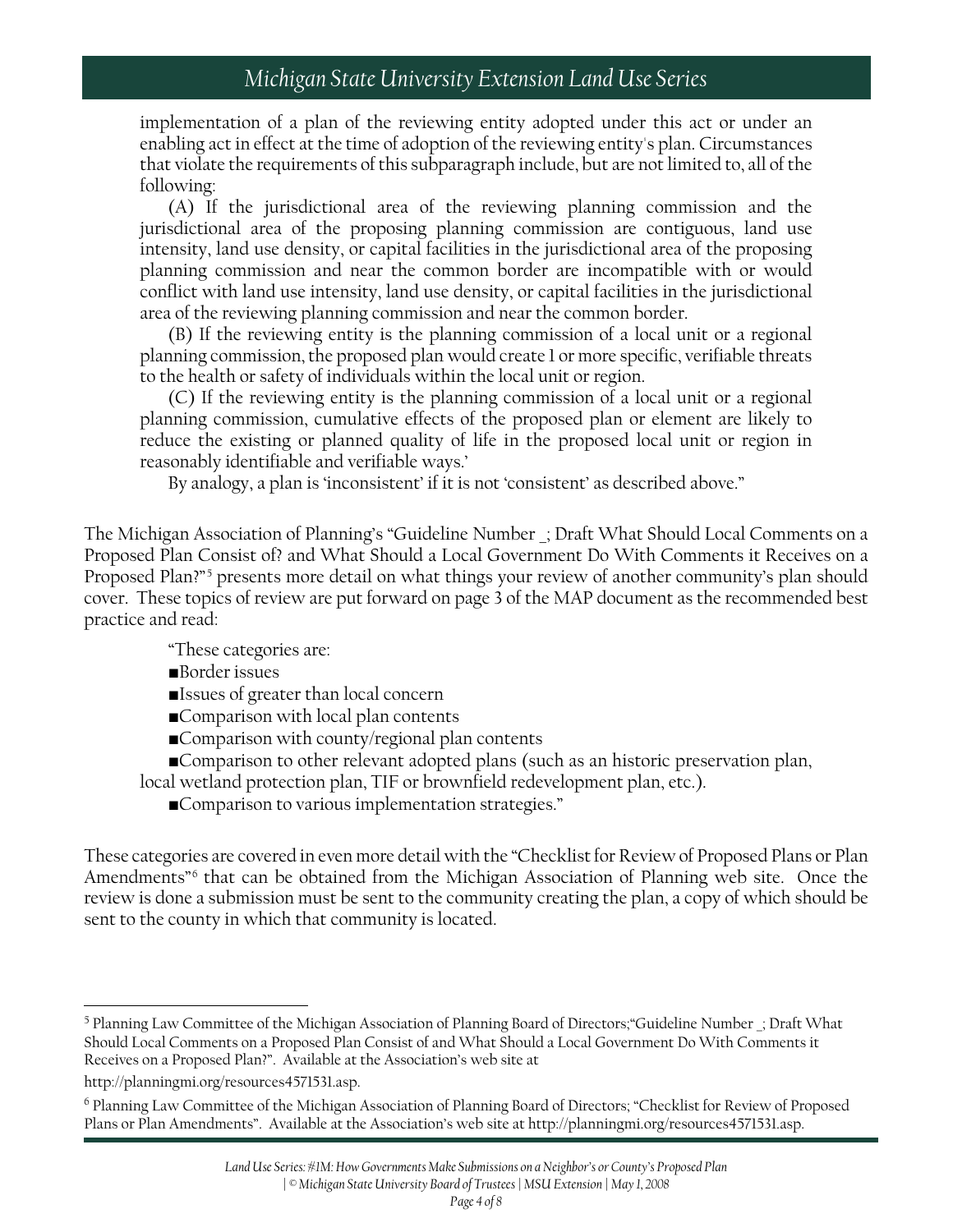#### *Michigan State University Extension Land Use Series*

The recommended best practice guideline<sup>[7](#page-4-1)</sup> suggests the letter include a thank you for the opportunity to review the plan, the title of the draft plan being reviewed, and the title of the plans used to determine consistency or inconsistency (also indicate the status of those plans, e.g., the date of the plans and if the plan(s) are up-to-date or about to be amended or updated), and other comparisons such as whether a particular issue warrants a personal contact or joint meeting. The identity of the submission's preparer should also be included. See page 4 of the MAP checklist for more detail. A "Response Form for Review of Proposed Plans or Plan Amendments"[8](#page-4-2) can also be used to prepare submissions. This form can also be obtained from the Michigan Association of Planning web site. Another approach is to write a letter that contains the submissions on the above points.

### <span id="page-4-0"></span>**Examples of Submissions**

The following are several examples of submissions on a draft plan.

### **Urban Issue Example; advocating a change:**

Submission: "In general, an Urban Growth Area may be a good concept, but we have not liked the idea of an Urban Growth Boundary. Our planning commission feels such a Boundary is too constrictive and could stunt the progress and growth of our community."

### **Urban Issue Example; advocating a change:**

Submission: "We would like to see the industrial sites in our township zoned as commercial. The current operations could then be grandfathered in as a nonconforming use for this area."

### **Groundwater Issue Example; endorsing a part of the plan:**

Submission: "Groundwater protection has been an important part of planning and zoning in \_ Township (See pages 156-157 of our Plan). Our township is "downstream" from your community in terms of direction of much of the groundwater flow along our boundary. The groundwater protection provisions in your Plan are consistent with our Plan and those provisions in your plan are supported."

### **Rural Issue Example; asking a question:**

Submission: "Does the small area labeled 'Agricultural-Forest Production' on the map in section 31 and 32 of your community really merit agricultural preservation? Our township has similar soil regimes as that part of your community. Soil survey data found only a small area of our township with better farm soils. However, the area was not large enough to create a critical mass of agricultural activity within a definable service area to support various agriculture-dependant businesses and services to warrant the additional regulation and property owner burden of having agricultural preservation regulations. By

<span id="page-4-1"></span>l <sup>7</sup> Planning Law Committee of the Michigan Association of Planning Board of Directors; "Guideline Number \_; Draft What Should Local Comments on a Proposed Plan Consist of? and What Should a Local Government Do With Comments it Receives on a Proposed Plan?"; page 4. Available at the Association's web site at http://planningmi.org/resources4571531.asp.

<span id="page-4-2"></span><sup>8</sup> Planning Law Committee of the Michigan Association of Planning Board of Directors; "Response Form for Review of Proposed Plans or Plan Amendments". Available at the Association's web site at http://planningmi.org/resources4571531.aspf.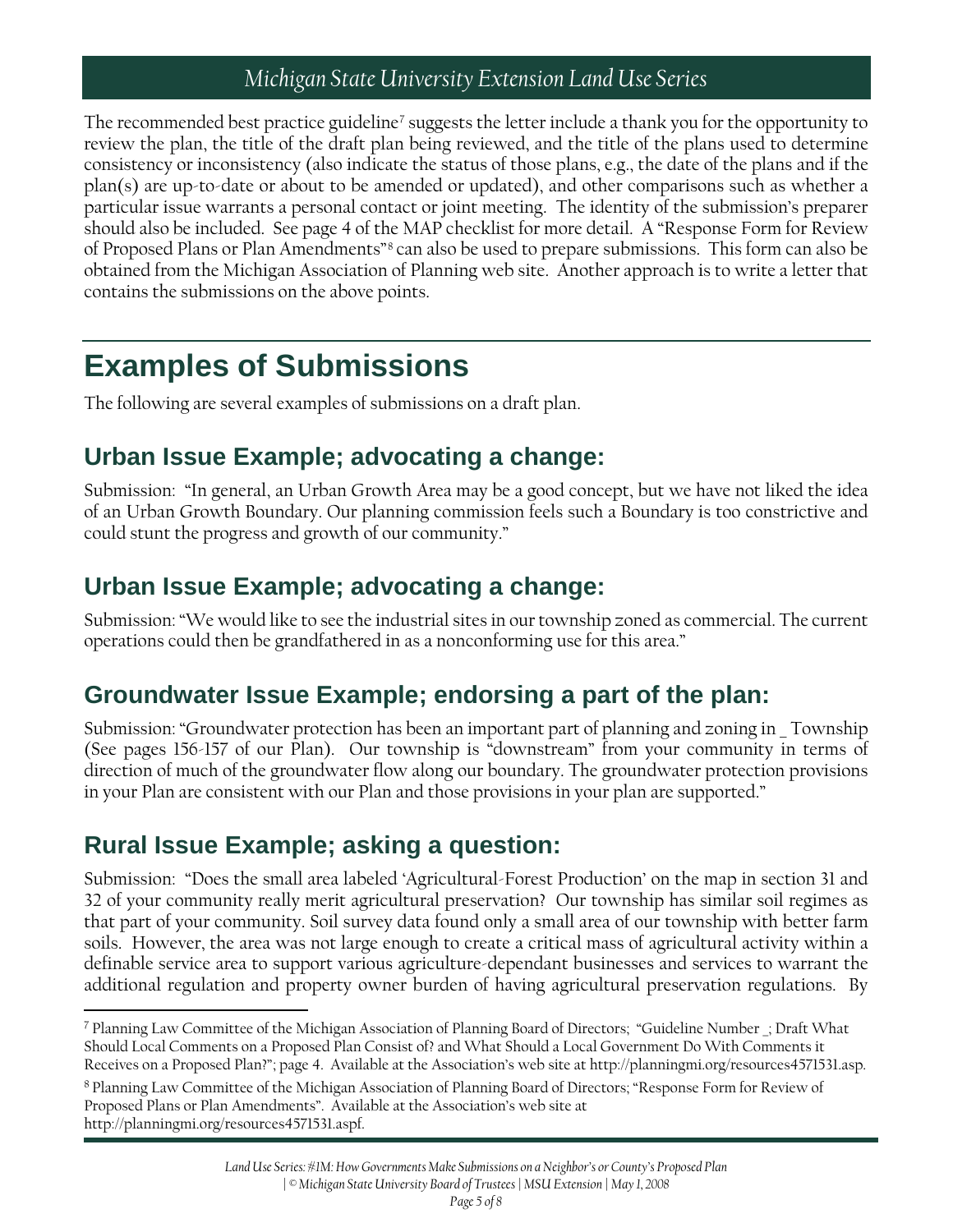allowing, without restriction, agriculture and farming in rural areas such farms can continue. This stance is consistent with our Plan (p. 148)."

### **Have the Evidance**

The important point, as seen with these examples, is to have submissions based on your plan(s) and to present reasons for the issues raised (to have a preponderance of evidence/facts to substantiate the concerns). Even if there are no concerns, as with the groundwater example, it is important to support and endorse parts of the plan seen as beneficial.

It is advised that these submissions and your planning commission's responses be included in an appendix of the final version of the other community's plan.

## <span id="page-5-0"></span>**What a County Planning Commission Reviews For**

The county planning commission is performing two functions with its review. It is reviewing the draft plan (or amendment) just like everyone else, and it may wish to perform a coordination and communication role with its review of other's submissions.

The county planning commission's review shall include, but need not be limited to, both of the following:

- A statement indicating if the county planning commission considers the proposed plan to be inconsistent with the plan of any city, village, township, or region that received a copy of the draft plan (or amendment).
- A statement indicating whether the county planning commission considers the draft plan (or amendment) to be inconsistent with a county plan(s), if any.

<span id="page-5-1"></span>The county's submissions are advisory.

### **Be Polite**

Through all this, it is important to be polite, courteous, and professional. To be effective, submissions and reviews of submissions regarding plans of another government should be done professionally. The Michigan Association of Planning Guideline also presents, on page 5, suggestions on tone and focus of the review of submissions. Their suggestions focus on four major points:

- Efficiency: Respect the fact that the submission and review stage are near the end of a plan adoption process. A community may be ready to adopt, and others may be waiting for the task to be done. Do not extend the adoption more than necessary.
- Substantive review: Focus only on significant issues, in a clear and well documented way. Suggest solutions rather than only pointing out what is wrong.
- Productive: Be clear and document statements. The idea is to improve the quality of planning for the entire area. This process is intended to improve coordinated planning, not to undermine relationships or exacerbate tensions between governments.
- Professional: Submissions and review of submissions should be done with mutual respect of others. They should be factual, objective, and based on sound planning principles. Submissions and reviews of submissions should be polite, constructive, and politically sensitive. Do not be defensive. Prepare materials for others in a way that you would appreciate receiving them.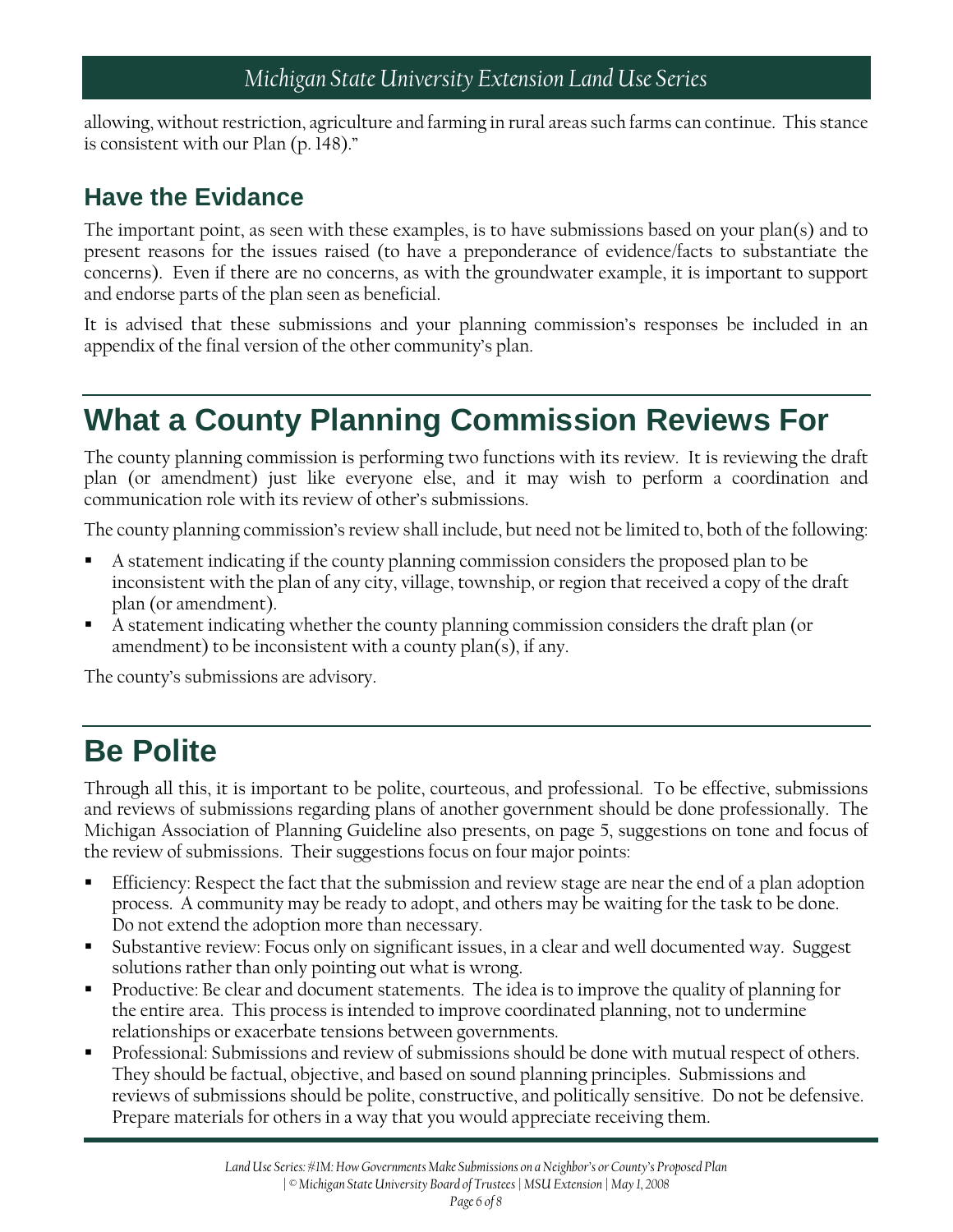### <span id="page-6-0"></span>**What Next?**

The community that receives your submissions should review each of them carefully. The result should be to make changes to their plan, or to prepare a list of reasons why your submission should not result in a change to their plan.

Next, the community will begin to prepare the second draft of the proposed plan. The second draft of the plan is the version for which a 15 day public comment period and public hearing are held. That public process – for citizens rather than adjacent governments – will also result in more comments on the plan. Those comments should also be reviewed carefully. The result should be to make changes to the plan, or to prepare a list of reasons why a comment should not result in a change to the plan.

It is advisable for all submissions, public comments, and a planning commission's responses be included in an appendix of the final version of the plan.

The adopted, final version of the plan is then also sent to the same list the starting to plan notice and draft plan were sent. As a result, everyone will have a copy of other's plans to consult, use, and hopefully continue a process of coordinated planning.

### <span id="page-6-1"></span>**Authors**

This publication was developed in collaboration by:

- Kurt H. Schindler, AICP, Distinguished Senior Educator Emeritus, Government and Public Policy, MSU Extension, Michigan State University
- Brad Neumann AICP, Senior Educator, Government and Public Policy, MSU Extension, Michigan State University

Reviewed by:

- Jason Ball, MSU Graduate Student Contributors:
- Lincoln Sweet, MSU Graduate Student

The authors would also like to acknowledge the work of one of the first counties in Michigan to adopt a plan using the coordinated planning procedures - Wexford County Planning Commission - for trying various approaches in receiving and reviewing submissions. Their experience was used in the development of this flyer.

To find contact information for authors or other MSU Extension experts use this web page: [http://msue.anr.msu.edu/experts.](http://msue.anr.msu.edu/experts)

MSU is an affirmative-action, equal-opportunity employer, committed to achieving excellence through a diverse workforce and inclusive culture that encourages all people to reach their full potential. Michigan State University Extension programs and materials are open to all without regard to race, color, national origin, gender, gender identity, religion, age, height, weight, disability, political beliefs, sexual orientation, marital status, family status or veteran status. Issued in furtherance of MSU Extension work, acts of May 8 and June 30, 1914, in cooperation with the U.S. Department of Agriculture. Jeffrey W. Dwyer, Director, MSU Extension, East Lansing, MI 48824. This information is for educational purposes only. Reference to commercial products or trade names does not imply endorsement by MSU Extension or bias against those not mentioned. The name 4-H and the emblem consisting of a four-leaf clover with stem and the H on each leaflet are protected under Title 18 USC 707.